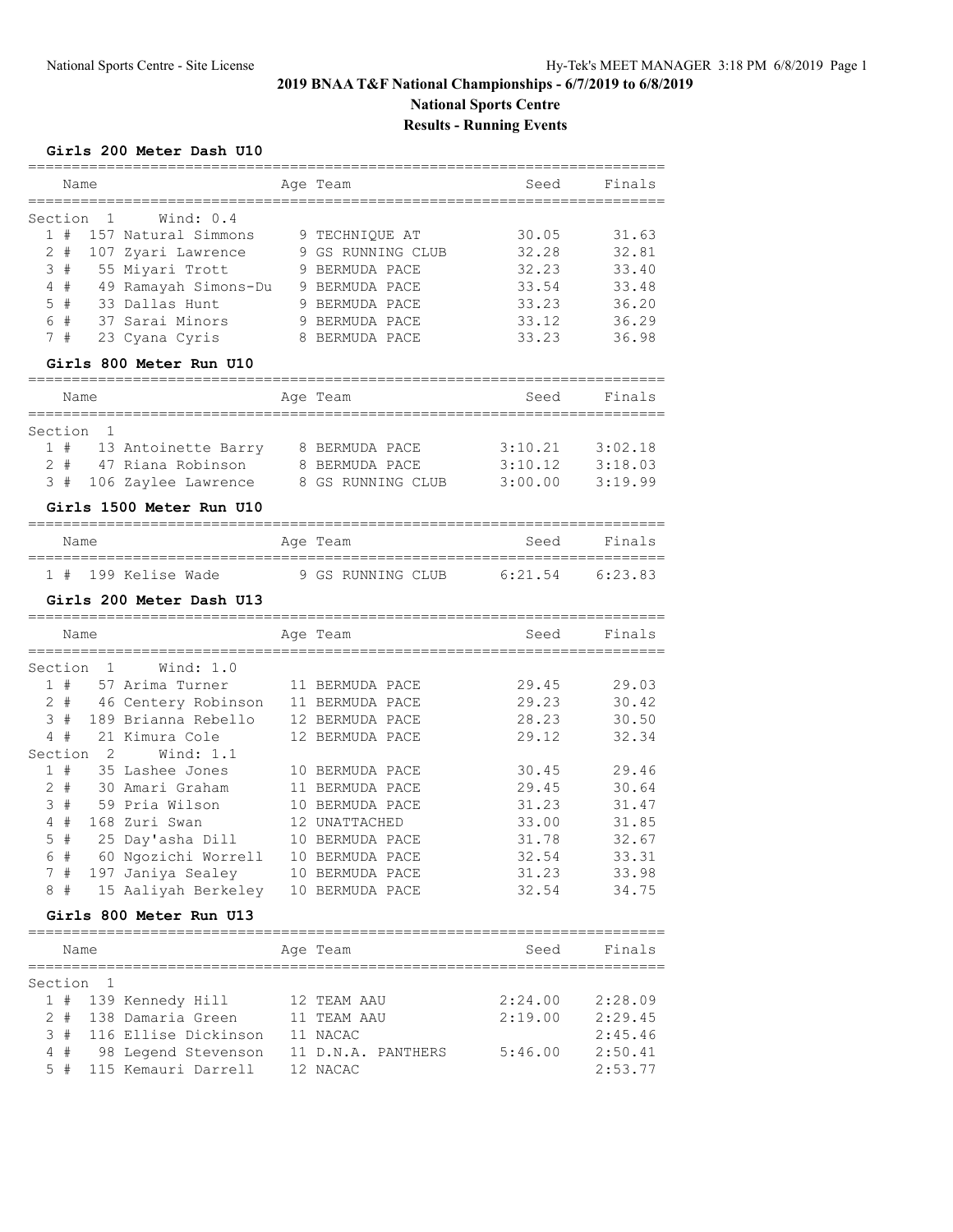# **2019 BNAA T&F National Championships - 6/7/2019 to 6/8/2019**

# **National Sports Centre**

# **Results - Running Events**

## **....Girls 800 Meter Run U13**

|  |                           | 6 # 119 Zahriah Outerbrid 12 NACAC |                 |         | 3:00.14 |
|--|---------------------------|------------------------------------|-----------------|---------|---------|
|  | 7 # 31 Jaeda Grant        |                                    | 11 BERMUDA PACE | 2:32.00 | 3:03.38 |
|  | 8 # 22 Kemari Cox         |                                    | 12 BERMUDA PACE | 2:40.45 | 3:07.65 |
|  | 9 # 34 Azari Jones        |                                    | 10 BERMUDA PACE | 2:40.23 | 3:07.73 |
|  | $10$ # $25$ Day'asha Dill |                                    | 10 BERMUDA PACE | 2:50.45 | 3:12.10 |

#### **Girls 200 Meter Dash U17**

|         |       |                | 25.70 C Carifta 2017 STDs          |                 |                        |       |                   |  |  |  |  |
|---------|-------|----------------|------------------------------------|-----------------|------------------------|-------|-------------------|--|--|--|--|
|         | Name  |                |                                    | Age Team        |                        | Seed  | Finals            |  |  |  |  |
| Section |       | $\overline{1}$ | Wind: 1.0                          |                 |                        |       |                   |  |  |  |  |
|         |       |                |                                    |                 |                        |       |                   |  |  |  |  |
|         | 1#    |                | 135 Christin Facey 12 TEAM AAU     |                 |                        |       | $25.01 \text{ C}$ |  |  |  |  |
|         |       |                | 2 # 41 Za'kayza Parsons            | 16 BERMUDA PACE |                        | 25.12 | 25.07 C           |  |  |  |  |
|         | 3#    |                | 134 Christal Facey                 | 16 TEAM AAU     |                        | 24.62 | 25.35C            |  |  |  |  |
|         | 4#    |                | 38 Sanaa Re Morris 15 BERMUDA PACE |                 |                        | 25.23 | $25.44 \text{ C}$ |  |  |  |  |
|         |       |                | 5 # 133 Jaellene Burgess           | 14 TEAM AAU     |                        | 24.10 | 26.08             |  |  |  |  |
|         |       |                | 6 # 18 Keturah Bulford-T           | 16 BERMUDA PACE |                        | 25.23 | 26.42             |  |  |  |  |
|         | 7#    |                | 198 Zenji Washington               | 13 TECHNIOUE AT |                        | 27.20 | 27.97             |  |  |  |  |
| Section |       | - 2            | Wind: 1.5                          |                 |                        |       |                   |  |  |  |  |
|         | 1#    |                | 141 Brittney Jennings              | 14 TEAM AAU     |                        | 25.04 | $25.34 \text{ C}$ |  |  |  |  |
|         | $2 +$ |                | 137 Skyler Franklin                | 12 TEAM AAU     |                        |       | 26.34             |  |  |  |  |
|         | 3#    |                | 90 Destini Hill-Edwa               |                 | 19 D.A.S.H. TRACK CLUB |       | 26.70             |  |  |  |  |
|         | 4#    |                | 88 Shazaria Francis-               |                 | 13 D.A.S.H. TRACK CLUB | 29.50 | 29.00             |  |  |  |  |
|         | 5#    |                | 14 Maya Bean                       | 13 BERMUDA PACE |                        | 29.12 | 29.42             |  |  |  |  |

### **Girls 800 Meter Run U17**

|           |  |                       | 2:17.00 C Carifta 2017 STDs |  |                 |  |         |         |  |
|-----------|--|-----------------------|-----------------------------|--|-----------------|--|---------|---------|--|
| Name      |  |                       |                             |  | Age Team        |  | Seed    | Finals  |  |
| Section 1 |  |                       |                             |  |                 |  |         |         |  |
| $1 \#$    |  | 142 Cha'iel Johnson   |                             |  | 14 TEAM AAU     |  | 2:08.00 | 2:23.28 |  |
|           |  | 2 # 54 Jezhari Talbot |                             |  | 15 BERMUDA PACE |  | 2:27.00 | 2:37.97 |  |

## **Girls 1500 Meter Run U17**

|      |  |                        | 5:02.00 C Carifta 2017 STDs |  |          |  |         |  |         |  |
|------|--|------------------------|-----------------------------|--|----------|--|---------|--|---------|--|
| Name |  |                        |                             |  | Age Team |  | Seed    |  | Finals  |  |
|      |  |                        |                             |  |          |  |         |  |         |  |
|      |  | 1 # 109 Adriana Argent |                             |  | 13 MAAC  |  | 5:15.00 |  | 5:21.60 |  |
|      |  | 2 # 110 Daria Desmond  |                             |  | 16 MAAC  |  | 5:06.04 |  | 5:23.74 |  |

# **Heptathlon: #7 Girls 1000 Meter Run U17**

| Name |  |                                    |  | Age Team               |  |  | Finals Points |     |  |
|------|--|------------------------------------|--|------------------------|--|--|---------------|-----|--|
|      |  |                                    |  |                        |  |  |               |     |  |
|      |  | 1 # 113 Katherine Bean-Ro 13 NACAC |  |                        |  |  | 3:24.86       | 686 |  |
|      |  | 2 # 114 Ramiah Brangman            |  | 13 NACAC               |  |  | 3:30.44       | 633 |  |
| 3#   |  | 89 Jahstice Grannt                 |  | 14 D.A.S.H. TRACK CLUB |  |  | 4:28.58       | 199 |  |
|      |  | 4 # 117 Keelia Dudley              |  | 13 NACAC               |  |  | 5:16.57       | -20 |  |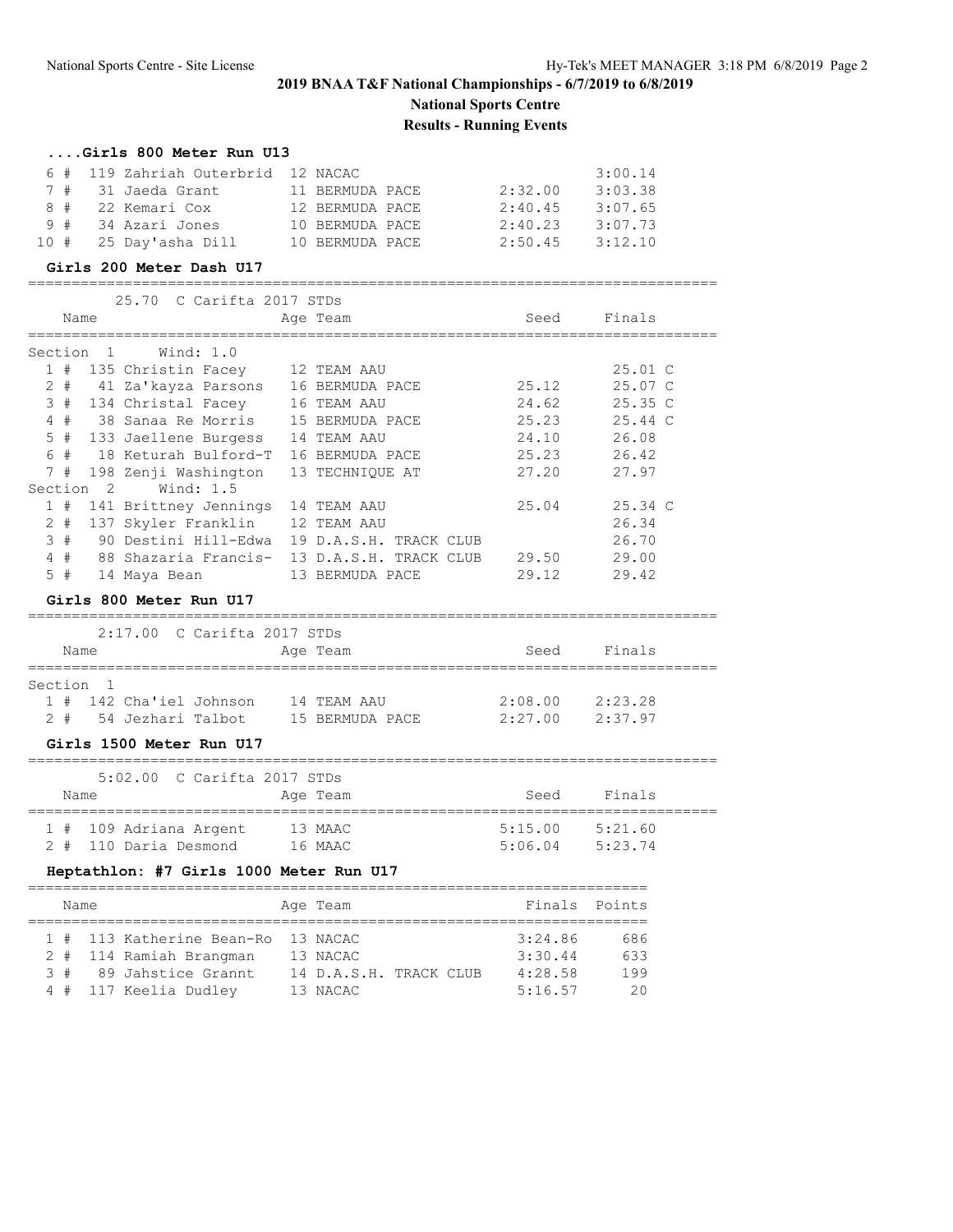# **2019 BNAA T&F National Championships - 6/7/2019 to 6/8/2019**

**National Sports Centre**

## **Results - Running Events**

### **Heptathlon: #4 Girls 60 Meter Hurdles U17**

| Name |  |                           |  | Age Team               |  |  | Finals Points |     |  |  |
|------|--|---------------------------|--|------------------------|--|--|---------------|-----|--|--|
|      |  |                           |  |                        |  |  |               |     |  |  |
|      |  | Section 1 Wind: 2.4       |  |                        |  |  |               |     |  |  |
|      |  | 1 # 114 Ramiah Brangman   |  | 13 NACAC               |  |  | 11.40         | 473 |  |  |
|      |  | 2 # 89 Jahstice Grannt    |  | 14 D.A.S.H. TRACK CLUB |  |  | 12.34         | 337 |  |  |
|      |  | 3 # 113 Katherine Bean-Ro |  | 13 NACAC               |  |  | 12.62         | 301 |  |  |
|      |  | 4 # 117 Keelia Dudley     |  | 13 NACAC               |  |  | 12.94         | 262 |  |  |

### **Boys 200 Meter Dash U10**

|       | Name      |  |                     |  | Age Team       |  | Seed  | Finals |  |  |  |
|-------|-----------|--|---------------------|--|----------------|--|-------|--------|--|--|--|
|       |           |  |                     |  |                |  |       |        |  |  |  |
|       | Section 1 |  | Wind: 0.9           |  |                |  |       |        |  |  |  |
| 1#    |           |  | 66 Dayzye Dill      |  | 9 BERMUDA PACE |  | 34.52 | 34.73  |  |  |  |
| $2 +$ |           |  | 72 Kaden Kelly      |  | 9 BERMUDA PACE |  | 32.23 | 35.22  |  |  |  |
| 3#    |           |  | 78 Legend Robinson  |  | 8 BERMUDA PACE |  | 32.78 | 36.33  |  |  |  |
| 4     | #         |  | 170 Giovanni Araujo |  | 8 UNATTACHED   |  | 38.18 | 38.20  |  |  |  |

## **Boys 800 Meter Run U10**

|           | Name  |  |                         |  | Age Team       | Seed    | Finals  |  |  |  |  |
|-----------|-------|--|-------------------------|--|----------------|---------|---------|--|--|--|--|
|           |       |  |                         |  |                |         |         |  |  |  |  |
| Section 1 |       |  |                         |  |                |         |         |  |  |  |  |
| $1 \#$    |       |  | 196 Chavi Pacheco Hil   |  | 8 UNATTACHED   | 4:00.00 | 2:58.91 |  |  |  |  |
|           | $2 +$ |  | 78 Legend Robinson      |  | 8 BERMUDA PACE | 3:10.21 | 3:09.69 |  |  |  |  |
|           |       |  | 3 # 170 Giovanni Araujo |  | 8 UNATTACHED   | 3:28.35 | 3:14.98 |  |  |  |  |

## **Boys 200 Meter Dash U13**

|         | Name  |                       | Age Team          | Seed  | Finals |
|---------|-------|-----------------------|-------------------|-------|--------|
| Section |       | Wind: 1.1             |                   |       |        |
|         | 1#    | 7 Miles Outerbridge   | 11 BERMUDA FLYE   | 28.55 | 28.89  |
|         | $2 +$ | 83 Devin Todd         | BERMUDA PACE      | 29.12 | 29.71  |
| 3#      |       | 71 Kruz Iris          | BERMUDA PACE      | 31.12 | 30.56  |
| 4       | #     | 190 Joshua Watson     | 12 BERMUDA PACE   | 32.12 | 30.73  |
| 5#      |       | 84 Massanda Vaughans  | BERMUDA PACE      | 31.26 | 30.75  |
| 6       | #     | 73 Aaron Lugo         | BERMUDA PACE      | 29.23 | 32.21  |
|         | 7#    | 74 David Morris       | BERMUDA PACE      | 32.23 | 34.48  |
| 8       | #     | 172 Mathew-Dane Millw | <b>UNATTACHED</b> | 37.00 | 35.34  |

## **Boys 800 Meter Run U13**

|               | Name |                     | Age Team           | Seed    | Finals  |
|---------------|------|---------------------|--------------------|---------|---------|
| Section       |      |                     |                    |         |         |
|               | #    | 150 Elijah Price    | TEAM AAU           | 2:24.36 | 2:27.41 |
| $\mathcal{L}$ | #    | 102 Khari Sharrieff | 12 D.N.A. PANTHERS | 2:31.00 | 2:31.88 |
|               | 3#   | 68 Jace Donawa      | 12 BERMUDA PACE    | 2:32.00 | 2:38.26 |
| 4             | #    | 86 Shuaaib Worrell  | 11 BERMUDA PACE    | 2:32.45 | 2:43.27 |
| 5             | #    | 99 Elijah Bean      | 12 D.N.A. PANTHERS | 2:36.00 | 2:50.17 |
| 6             | #    | 75 Amir Outerbridge | BERMUDA PACE       | 2:50.23 | 2:55.83 |
| 7             | #    | 8 Michael Schrah    | BERMUDA FLYE       | 2:40.00 | 2:57.33 |
| 8             | #    | 69 Tobiah Goodchild | BERMUDA PACE       | 2:55.45 | 3:02.43 |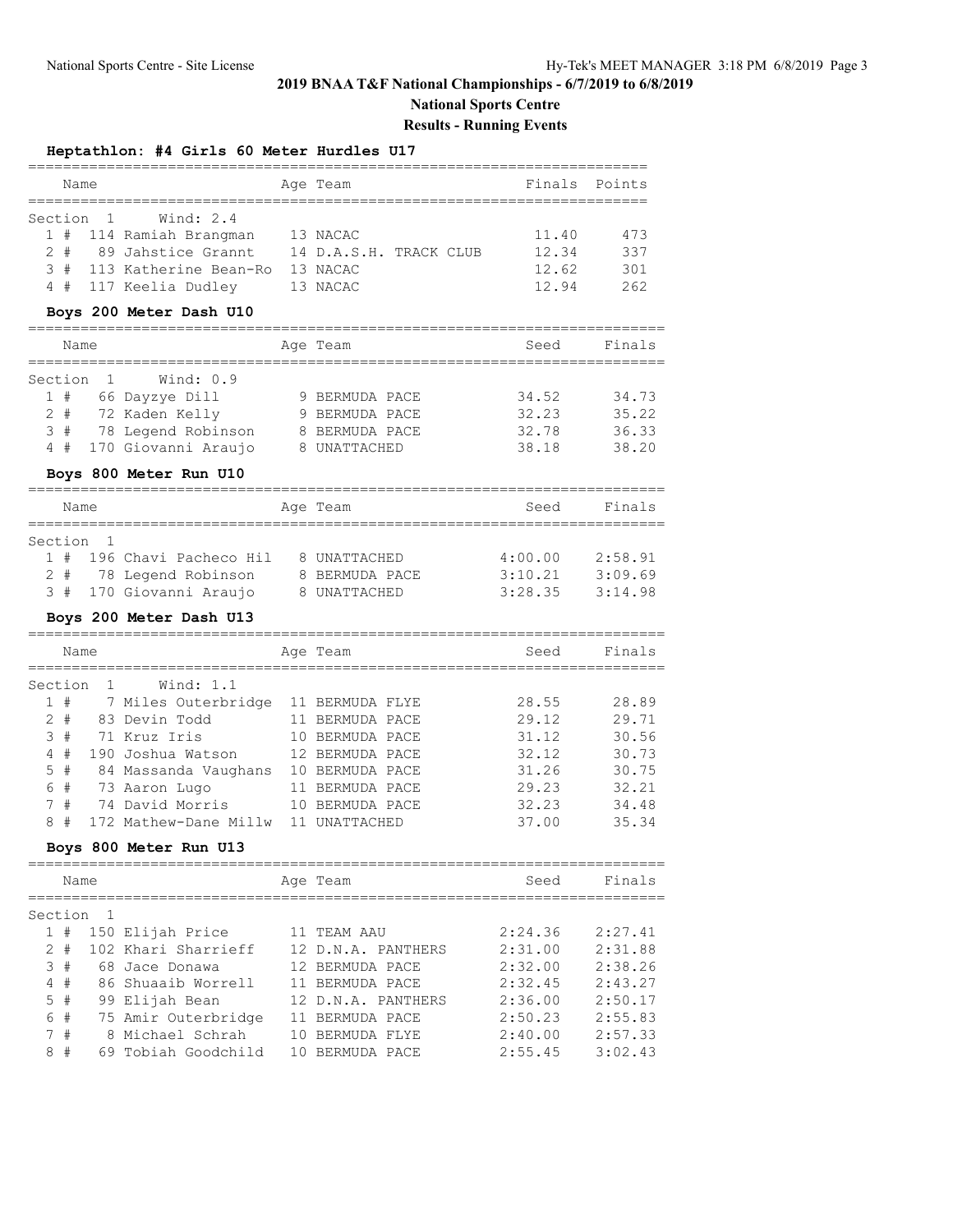# **2019 BNAA T&F National Championships - 6/7/2019 to 6/8/2019 National Sports Centre**

**Results - Running Events**

# **Boys 1500 Meter Run U13**

| Name  |  |                     |  | Age Team           | Seed    | Finals  |
|-------|--|---------------------|--|--------------------|---------|---------|
| 1#    |  | 102 Khari Sharrieff |  | 12 D.N.A. PANTHERS | 5:08.00 | 5:13.28 |
| $2 +$ |  | 68 Jace Donawa      |  | 12 BERMUDA PACE    | 5:17.23 | 5:18.47 |
| 3#    |  | 99 Elijah Bean      |  | 12 D.N.A. PANTHERS | 5:20.00 | 5:45.77 |
| 4#    |  | 8 Michael Schrah    |  | 10 BERMUDA FLYE    | 5:49.97 | 5:50.20 |
| 5#    |  | 75 Amir Outerbridge |  | 11 BERMUDA PACE    | 5:55.23 | 6:00.91 |

### **Outdoor Pentathlon: #5 Boys 1000 Meter Dash U13**

| Name |                        | Age Team |         | Finals Points |
|------|------------------------|----------|---------|---------------|
|      |                        |          |         |               |
|      | 1 # 125 Nayan Grant    | 12 NACAC | 3:18.12 | 498           |
|      | 2 # 131 Rahkeem Wilson | 12 NACAC | 3:23.58 | 452           |
|      | 3 # 123 Dejon Bean     | 12 NACAC | 3:56.98 | 216           |

#### **Boys 200 Meter Dash U17**

===============================================================================

|                                          |    |     | 22.52 C Carifta 2017 STDs |    |                   |  |       |        |  |
|------------------------------------------|----|-----|---------------------------|----|-------------------|--|-------|--------|--|
| Finals<br>Seed<br>Name<br>Age Team       |    |     |                           |    |                   |  |       |        |  |
| Wind: $1.3$<br>Section<br>$\overline{1}$ |    |     |                           |    |                   |  |       |        |  |
|                                          | #  |     | 177 Ramond Swan           |    | 16 UNATTACHED     |  | 24.55 | 23.36  |  |
| $2 +$                                    |    |     | 149 Shamar Morgan         |    | 14 TEAM AAU       |  | 23.51 | 23.41  |  |
| 3#                                       |    |     | 144 Peter Balldie         |    | 14 TEAM AAU       |  | 23.61 | 24.66  |  |
|                                          | 4# |     | 65 John Dickinson         |    | 15 BERMUDA PACE   |  | 25.00 | 24.90  |  |
| 5#                                       |    |     | 10 Mason Swan             |    | 16 BERMUDA FLYE   |  | 26.72 | 26.16  |  |
| 6#                                       |    |     | 62 Saj Carey              |    | 14 BERMUDA PACE   |  | 26.45 | 26.33  |  |
| 7#                                       |    |     | 180 Andrew Williams       | 14 | <b>UNATTACHED</b> |  | 27.00 | 26.51  |  |
| 8#                                       |    |     | 63 Seer Carey             |    | 13 BERMUDA PACE   |  | 26.56 | 26.64  |  |
| Section                                  |    | - 2 | Wind: NWI                 |    |                   |  |       |        |  |
| $\mathbf{1}$                             | #  |     | 152 James Rogers          |    | 15 TEAM AAU       |  | 22.50 | 22.35C |  |
| $2 +$                                    |    |     | 153 Cyrus Ways            |    | 16 TEAM AAU       |  | 23.50 | 22.97  |  |
| 3#                                       |    |     | 145 Jaren Hamilton        | 14 | TEAM AAU          |  | 23.47 | 23.15  |  |

#### **Boys 800 Meter Run U17**

===============================================================================

|      |           | 2:03.00 C Carifta 2017 STDs           |                 |         |         |
|------|-----------|---------------------------------------|-----------------|---------|---------|
| Name |           |                                       | Age Team        | Seed    | Finals  |
|      | Section 1 |                                       |                 |         |         |
| 1#   |           | 80 Sancho Smith                       | 15 BERMUDA PACE | 2:02.45 | 2:03.97 |
|      |           | 2 # 148 Brian Johnson, Jr 14 TEAM AAU |                 | 2:10.00 | 2:25.95 |
| 3#   |           | 187 Jayson Simons                     | 14 UNATTACHED   |         | 2:25.97 |
|      |           | 4 # 70 Jaelyn Grant                   | 13 BERMUDA PACE | 2:25.45 | 2:43.67 |
|      |           |                                       |                 |         |         |

## **Boys 1500 Meter Run U17**

|      |                       | 4:23.00 C Carifta 2017 STDs           |  |                      |  |         |             |  |  |
|------|-----------------------|---------------------------------------|--|----------------------|--|---------|-------------|--|--|
| Name |                       |                                       |  | Age Team             |  | Seed    | Finals      |  |  |
|      |                       | 1 # 146 Rheinhardt Harris 15 TEAM AAU |  |                      |  | 4:12.00 | $4:10.83$ C |  |  |
|      | 2 # 187 Jayson Simons |                                       |  | 14 UNATTACHED        |  |         | 4:54.84     |  |  |
|      | 3 # 132 T'Syi Showers |                                       |  | 16 RESULTS ATHLETICS |  | 4:51.00 | 5:00.62     |  |  |